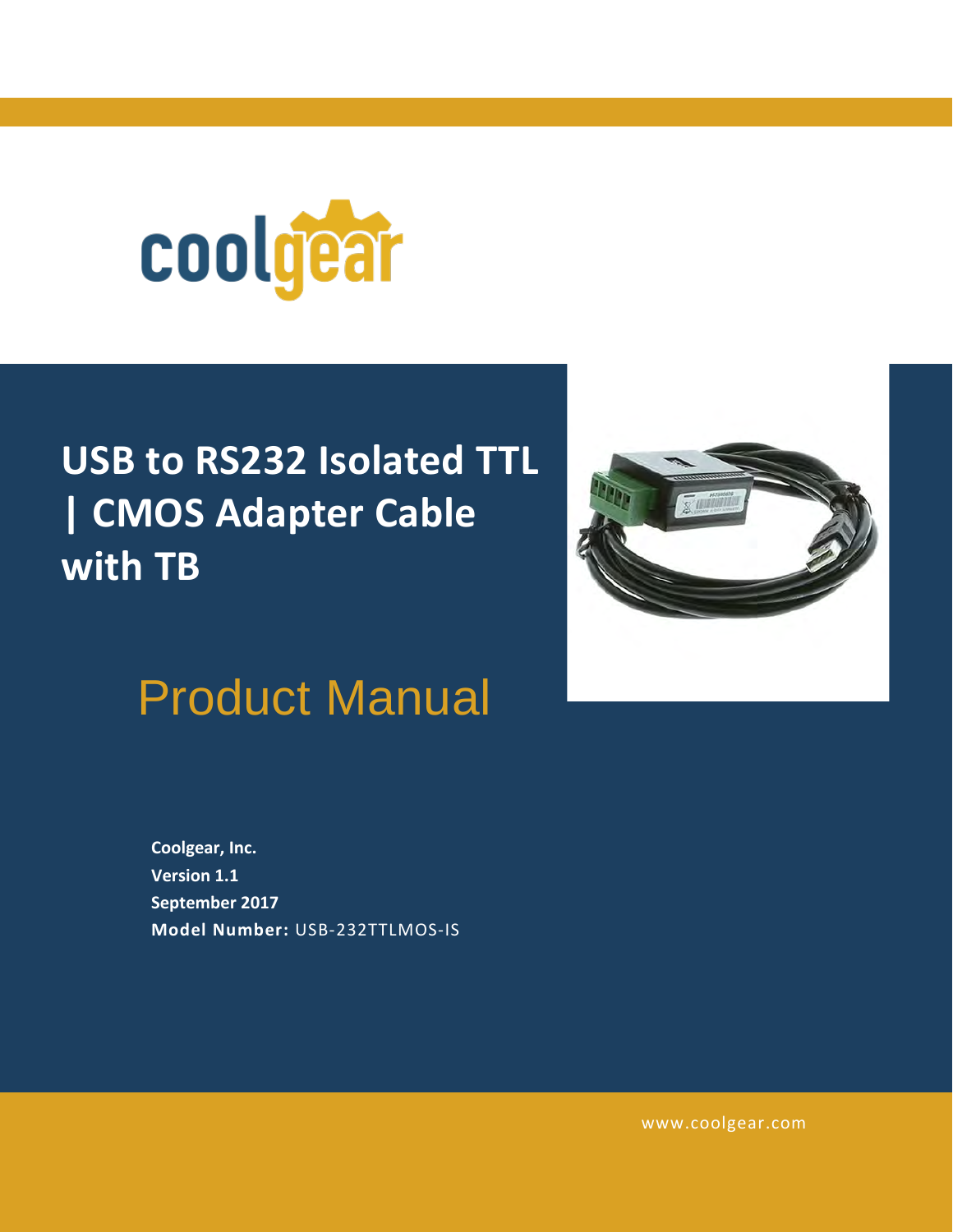

# **Revision History**

| Revision | <b>Date</b>           | <b>Author</b> | <b>Comments</b>          |
|----------|-----------------------|---------------|--------------------------|
| 1.0      | 07/14/2015   Coolgear |               | Original format          |
|          | 01/31/2018 Coolgear   |               | <b>New Manual Format</b> |

# **About this document**

This product manual outlines installation and features of the USB-232TTLMOS-IS USB to RS232 Isolated TTL | CMOS Adapter Cable with TB.

### **Scope**

The scope of this manual is to give the user of the product an understanding of its use with detailed diagrams and verbiage. The manual allows the users to apply the product to their application.

### **Intended Audience**

This product is intended for use in numerous industries including but not limited to applications such as; Data Centers, Automotive peripheral installation, Machine Equipment, Kiosk, Office, and others.

### **Product Support**

support@coolgear.com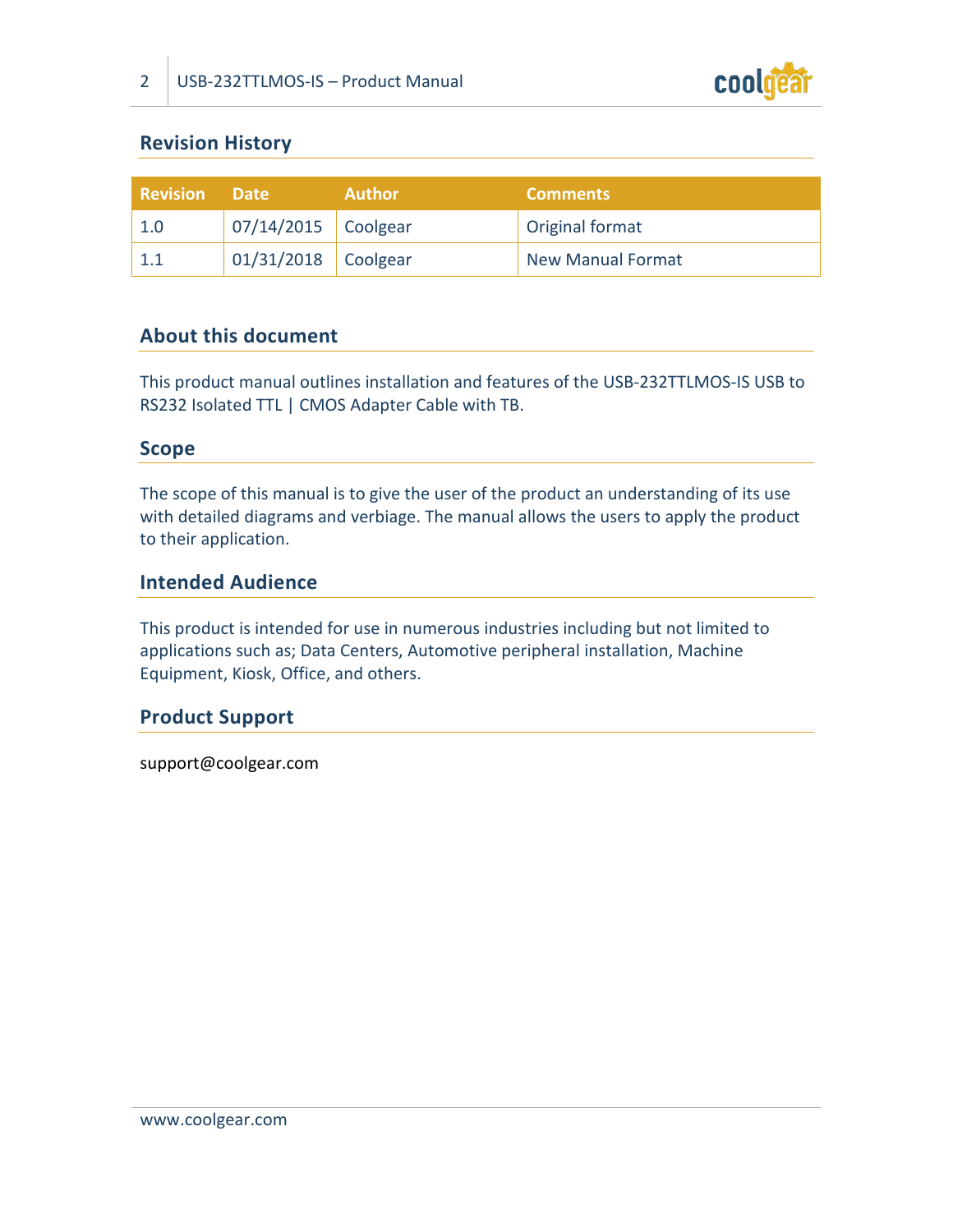# **Table of Contents**

| 1.1 |  |
|-----|--|
| 1.2 |  |
| 1.3 |  |
| 1.4 |  |
| 1.5 |  |
| 1.6 |  |
| 2.  |  |
|     |  |
|     |  |
|     |  |

# **Table of Figures**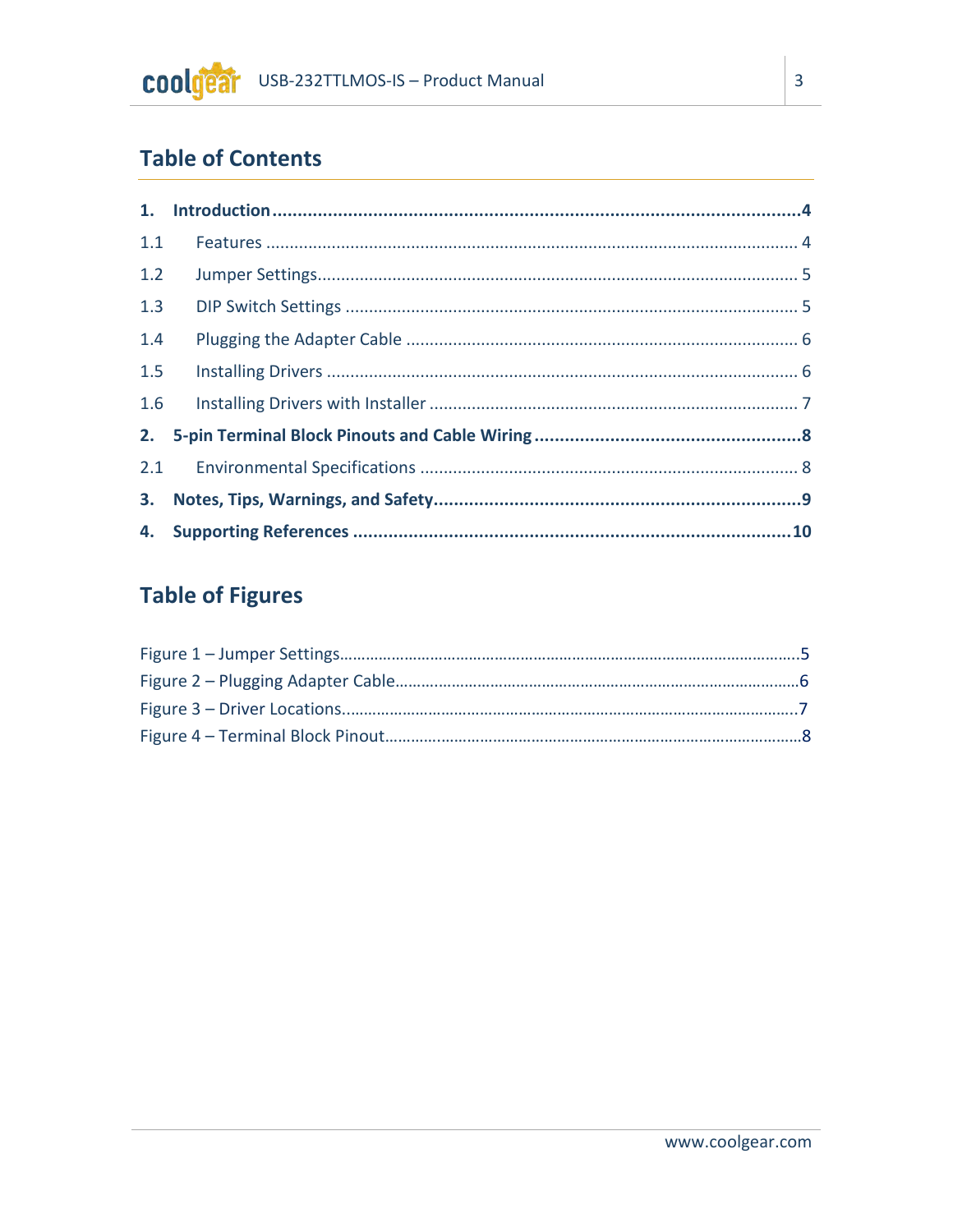

# <span id="page-3-0"></span>**1. Introduction**

The USB-232TTLMOS-IS USB to serial conversion cable is designed for PC, thin client, or server to provide an instant TTL/CMOS RS232 port expansion via the Universal Serial Bus (USB). The USB-232TTLMOS-IS provides a USB to RS232 port with 5V/3.3V TTL/CMOS compatible Logic levels. The RS232 signals include TXD, RXD, and GND. The USB-232TTLMOS-IS provides the scalability to quickly adapt to new USB technologies. Multiple modules can be added to a single USB interface allowing you to add instant connectivity as needed. Complete product line offer many choices help you to expand and make your applications grow rapidly.

| <b>WEIGHT</b>              | .22 lbs                                                |
|----------------------------|--------------------------------------------------------|
| <b>DIMENSIONS</b>          | $1.77''$ (L)x1.65"(W)x1.15"(H) (4.49 x 4.18 x 2.20 cm) |
| <b>UPC</b>                 | 736983902382                                           |
| <b>WARRANTY</b>            | 1 year from date of purchase                           |
| <b>COLOR</b>               | <b>Black</b>                                           |
| <b>CONNECTIONS</b>         | 1 USB Type-A Male / 1 5-Pin Terminal Block             |
| <b>SYSTEM REQUIREMENTS</b> | Compatible with all USB enabled operating systems.     |

# <span id="page-3-1"></span>**1.1 Features**

| Provides 1 TTL/CMOS RS232 Serial Port<br>over USB Port<br>Supports 3-Signal TTL/CMOS RS232<br>Conversion: (TXD, RXD, GND)<br>Supports a 5-pin Terminal Blocks for<br><b>TTL/COMS Signal Wiring</b><br>5V/3.3V Logic Level Selectable by DIP<br>Switch<br>Signal Levels are Similar to Standard<br>RS232 but in TTL/CMOS Swing Level<br>Supports 2,500Vrms Isolation for<br><b>TTL/CMOS Signals</b> | Easy Serial Port Expansion over USB<br>Port<br>USB1.1 and USB2.0 Forward<br>Compatible<br><b>Built-in FTDI USB UART Chip</b><br>Supports Serial Speed from 300bps to<br>921.6Kbps<br>Supports 7,8 Data Bits<br>Odd, Even, Mark, Space, None parity<br>mode<br>Supports 1, or 2 Stop Bits<br>Supports Win98, Me, XP, CE, 2000,<br>2003, 2008 Win 7, Vista, Win 8, 10<br>Linux and Mac OS |
|----------------------------------------------------------------------------------------------------------------------------------------------------------------------------------------------------------------------------------------------------------------------------------------------------------------------------------------------------------------------------------------------------|-----------------------------------------------------------------------------------------------------------------------------------------------------------------------------------------------------------------------------------------------------------------------------------------------------------------------------------------------------------------------------------------|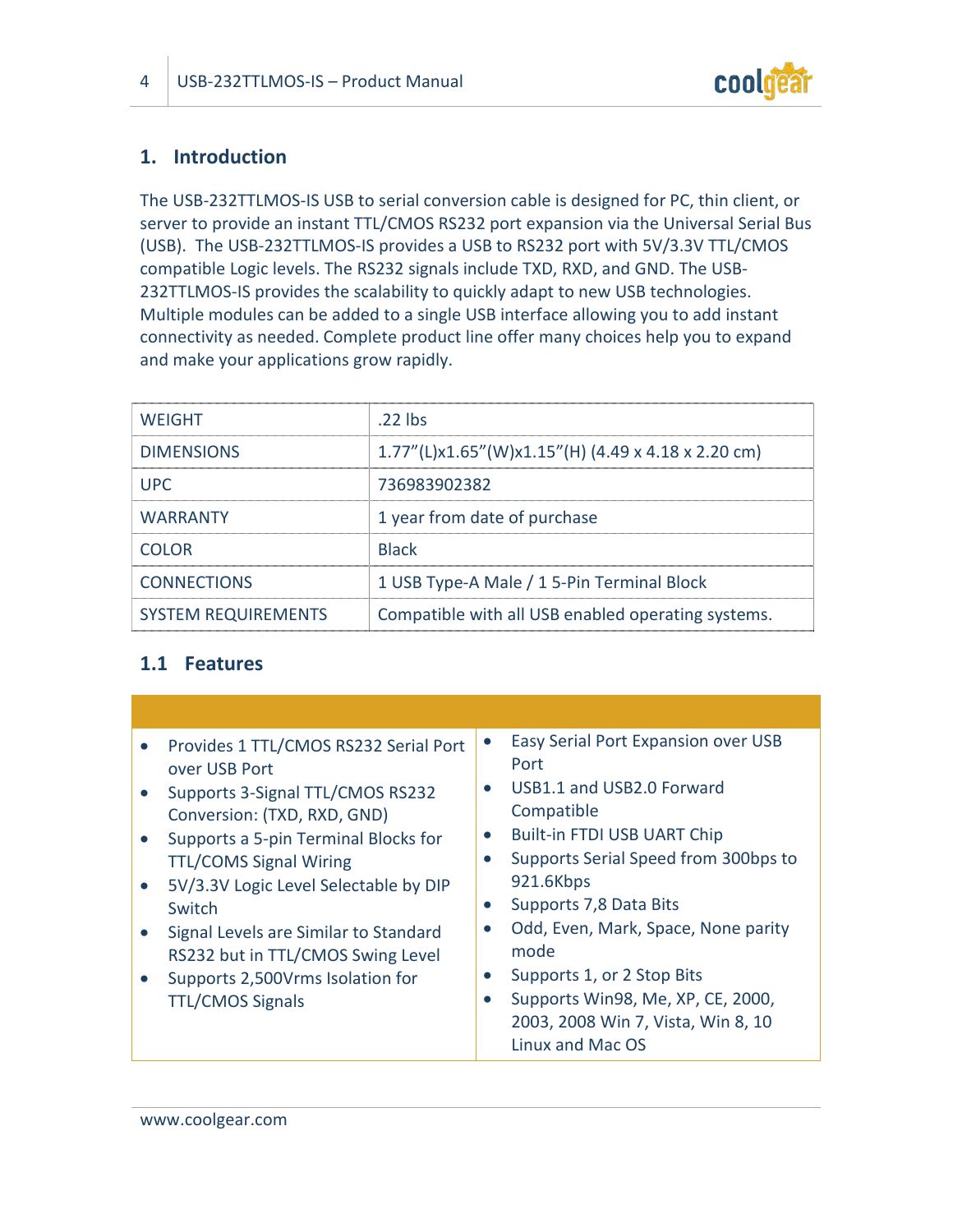#### coolg USB-232TTLMOS-IS – Product Manual 5

# <span id="page-4-0"></span>**1.2 Jumper Settings**

The configuration of the Adapter Cable is made via a DIP switch as shown by the following picture. The pin#1 to 3 is for non-Isolated version only. Pin#4 is dedicated for the isolated version only.

<span id="page-4-2"></span>

#### **Figure 1**

# <span id="page-4-1"></span>**1.3 DIP Switch Settings**

The Isolated version setting is very simple, only 5V or 3.3V depends on the Pin#4 DIP switch settings. The default is set at 5V.

| <b>DIP SWITCH SETTINGS</b>                                                                                    | <b>DESCRIPTION</b>       |
|---------------------------------------------------------------------------------------------------------------|--------------------------|
| $+5V$<br>S<br>$\overline{\phantom{0}}$<br>$\sim$<br>$+3.3V$<br>ယ<br>VIN<br>$\Rightarrow$<br>$IS_3.3V$         | 5V Logic Level (Default) |
| $+5V$<br>ž<br>$\overline{\phantom{0}}$<br>$\sim$<br>$+3.3V$<br>$\infty$<br>VIN<br>$\overline{+}$<br>$IS_3.3V$ | 3.3V Logic Level         |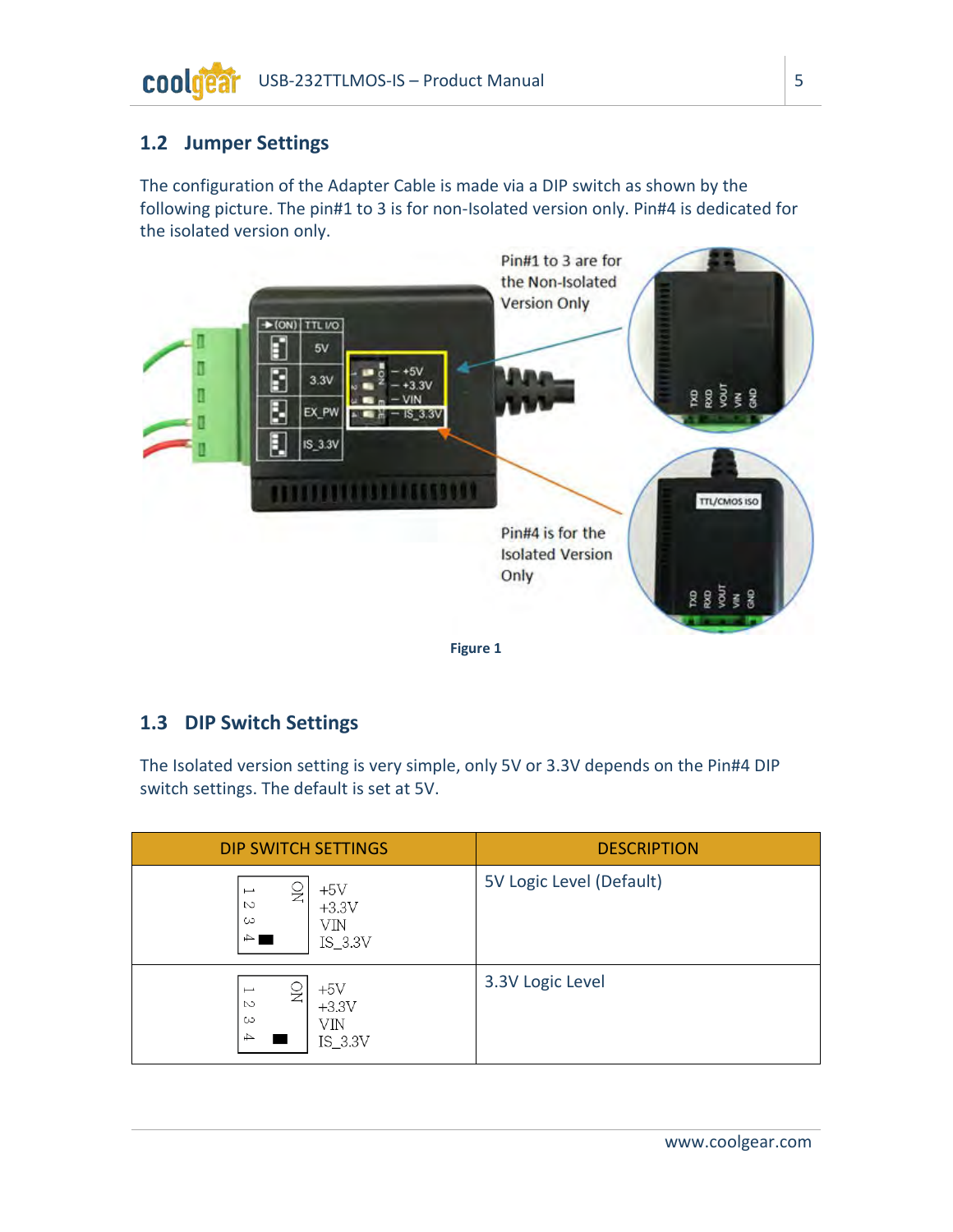

# <span id="page-5-0"></span>**1.4 Plugging the Adapter Cable**

- 1. Plug the USB Type-A end of the Adapter Cable into the USB host port of your PC or into an available USB port on a USB hub.
- 2. Connect the RS232 Serial Device to the TB-5 connector of the Adapter Cable.
- <span id="page-5-2"></span>3. The default logic level of this Adapter Cable is 5V. If your Serial Device's logic level is not 5V, you need to change the DIP settings to match it.



4. Proceed with the next section "Installing Drivers" to install the virtual COM port drivers for your Operating System.

# <span id="page-5-1"></span>**1.5 Installing Drivers**

The Adapter Cable can be hot-plugged to the USB port of your computer due to the specifications of USB. It supports the following operating systems. The drivers are shipped in the following folder on the supplied driver CD.

#### **Driver Locations on the CD**

These instructions are for installing the drivers from the CD supplied with the product. If you are installing Windows drivers, when prompted for the location of the drivers, specify your CD-ROM drive and the locations according to the following table: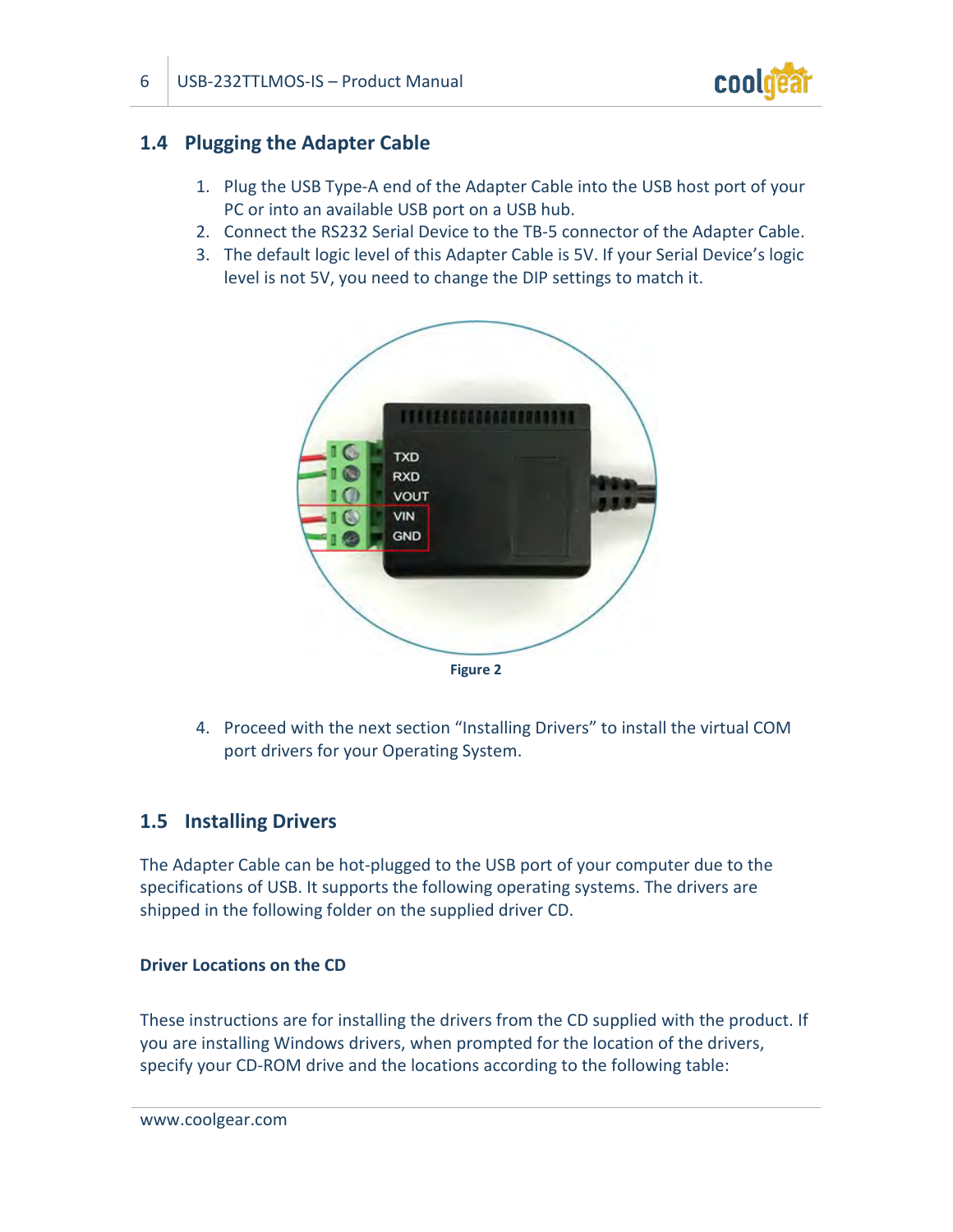

# <span id="page-6-0"></span>**1.6 Installing Drivers with Installer**

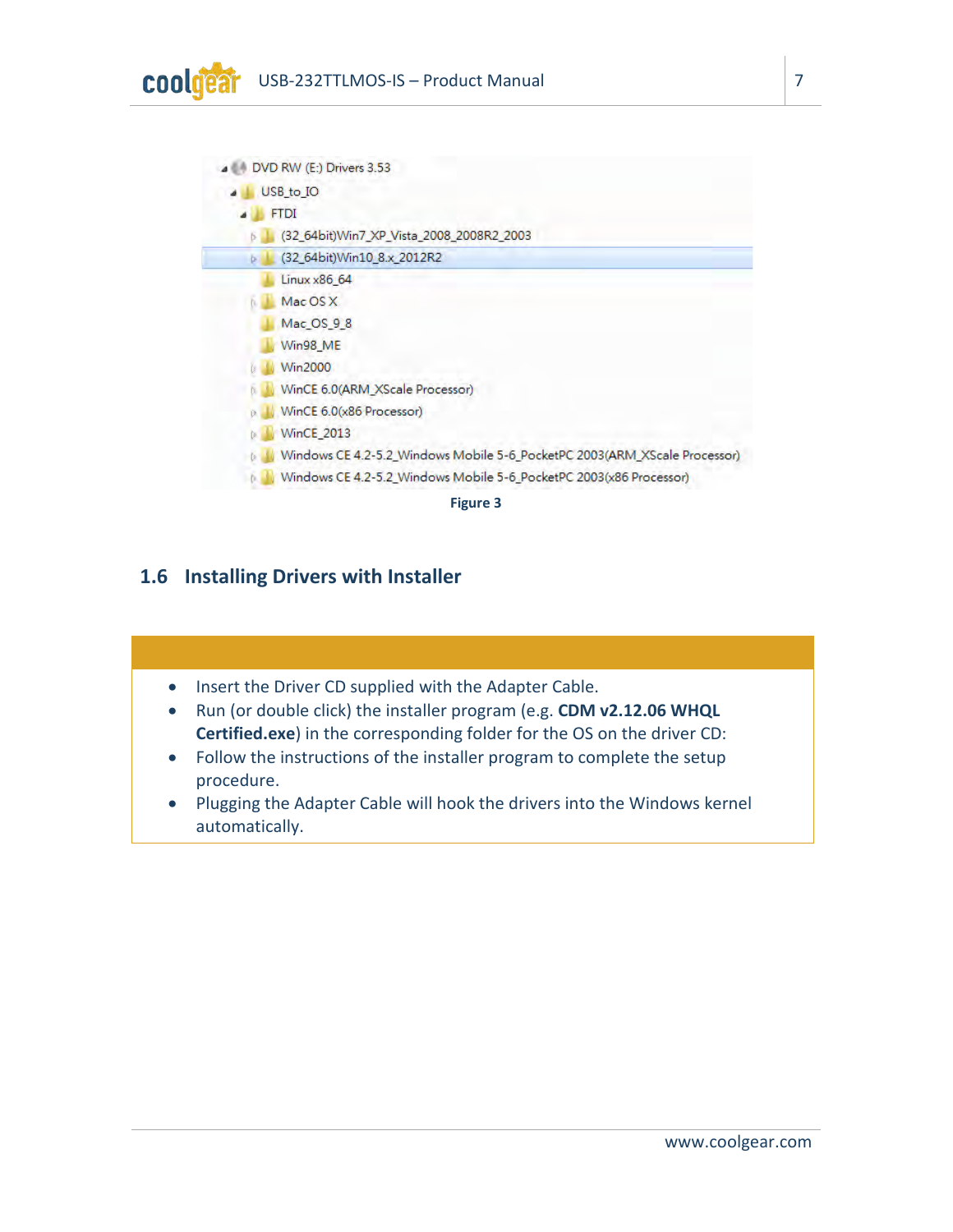



# <span id="page-7-0"></span>**2. 5-pin Terminal Block Pinouts and Cable Wiring**

**NOTE:** Pin#3 (VOUT) of the TB-5 connector is an output voltage which indicates the logic level it is working at. Check the voltage value between it and the GND pin (TB-5's pin#5) will verify if this Adapter Cable is working at the correct logic level you want.

# <span id="page-7-1"></span>**2.1 Environmental Specifications**

| <b>Specification</b>          | Data                 |
|-------------------------------|----------------------|
| <b>Power Requirements:</b>    | 5V DC, 135mA (max)   |
| <b>Operating Temperature:</b> | 0-55°C (32 to 131°F) |
| <b>Operating Humidity:</b>    | 5 to 95% RH          |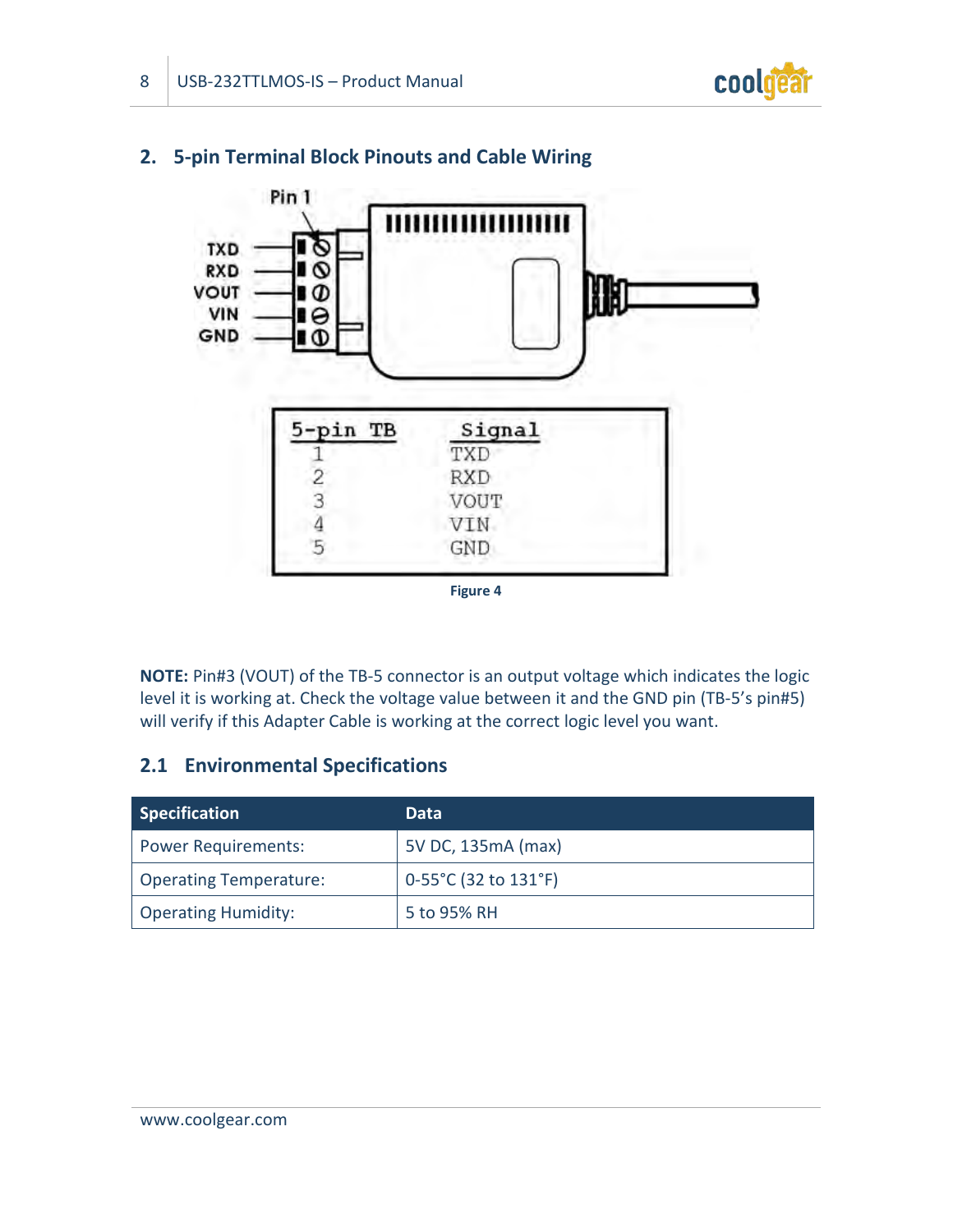

# <span id="page-8-0"></span>**3. Notes, Tips, Warnings, and Safety**

| <b>Note</b>    | Pin#3 (VOUT) of the TB-5 connector is an output voltage which indicates the<br>logic level it is working at. Check the voltage value between it and the GND<br>pin (TB-5's pin#5) will verify if this Adapter Cable is working at the correct<br>logic level you want. (Reference section 2)                                                                                                                                                                                                                                                                                                                                                                    |  |  |
|----------------|-----------------------------------------------------------------------------------------------------------------------------------------------------------------------------------------------------------------------------------------------------------------------------------------------------------------------------------------------------------------------------------------------------------------------------------------------------------------------------------------------------------------------------------------------------------------------------------------------------------------------------------------------------------------|--|--|
|                |                                                                                                                                                                                                                                                                                                                                                                                                                                                                                                                                                                                                                                                                 |  |  |
| <b>Tip</b>     | N/A                                                                                                                                                                                                                                                                                                                                                                                                                                                                                                                                                                                                                                                             |  |  |
|                |                                                                                                                                                                                                                                                                                                                                                                                                                                                                                                                                                                                                                                                                 |  |  |
| <b>Warning</b> | Non-Isolated Version Settings: Only one of the 3 DIP switch pins (pin#1~3) is<br>allowed to be set to ON anytime. Set 2 or more DIP switch pins ON will make<br>the logic level voltage incorrectly merged together and cause the hardware<br>conflict. (Reference section 1.3)                                                                                                                                                                                                                                                                                                                                                                                 |  |  |
|                |                                                                                                                                                                                                                                                                                                                                                                                                                                                                                                                                                                                                                                                                 |  |  |
| <b>Safety</b>  | Read the entire Product Manual before implementing this product for<br>$\bullet$<br>your application. This manual contains important information about<br>electrical connections that must be followed for safe and proper<br>operation.<br>Inspect the product closely for visual defects before putting it to use.<br>Keep away from areas where moisture builds, this product contains<br>electrical components that can be damaged by moisture build up, this<br>can adversely affect your equipment connected to it.<br>Do not disassemble the product.<br>If this product is not functioning properly, email our support team at<br>support@coolgear.com. |  |  |